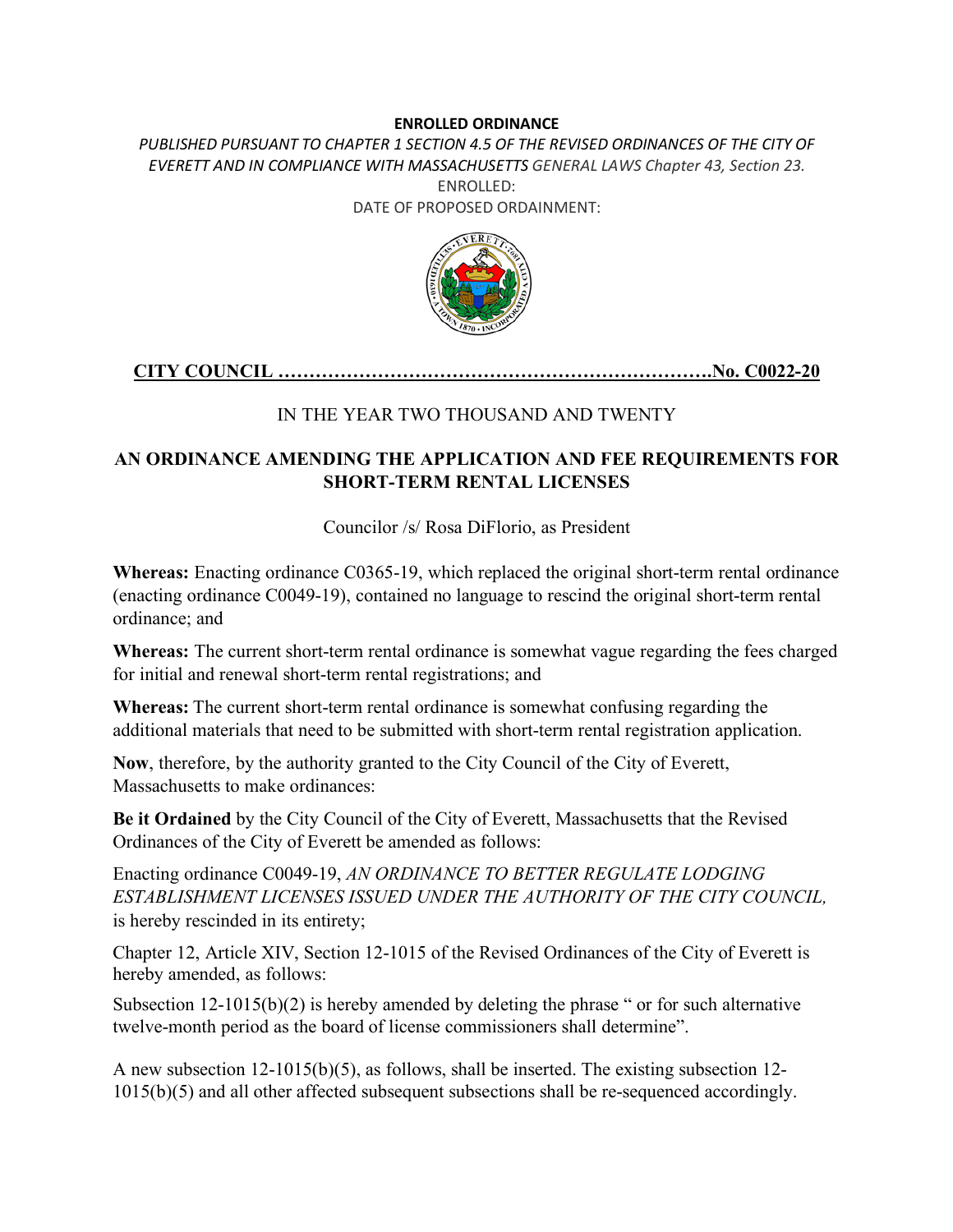# (5) Other registration requirements

#### (C0022-20)

All applications for short-term rental registrations, initial or renewal, shall be accompanied by the following additional materials:

a. Certificate of Good Standing

A form or other method used to record the current local tax status of a property on which a short-term rental license is proposed to be/is currently being exercised.

b. REAP Attestation

A form from the Massachusetts Department of Revenue on which an applicant for a short-term rental license declares, when true, they have filed all state tax returns and paid all state taxes required by law.

### c. ISD Approval

A form or other method used to record:

- 1. The zoning district of the property address on which a short-term rental license is proposed to be or is currently being exercised; and
- 2. The results of a current building inspection performed by a city inspectional services inspector of a proposed or existing short-term rental unit.
- d. Fire Approval

A form or other method used to record the results of a current fire safety code inspection performed by the city's fire prevention bureau of a proposed or existing short-term rental unit.

The existing version subsection 12-1015(e) shall be deleted in its entirety and replaced with the following new version of said subsection.

# (e) Fees and taxes

(C0022-20)

- (1) Initial registration fee
	- a. There shall be a registration fee associated with the board of license commissioners' consideration of an application for the initial registration of an operator and their short-term rental unit(s).
	- b. The amount of such fee shall be determined by the board of license commissioners.
	- c. Such fee shall be paid by the applicant prior to their application being considered by the board of license commissioners.
	- d. Such fee shall not be refundable if the board of license commissioners denies said application.